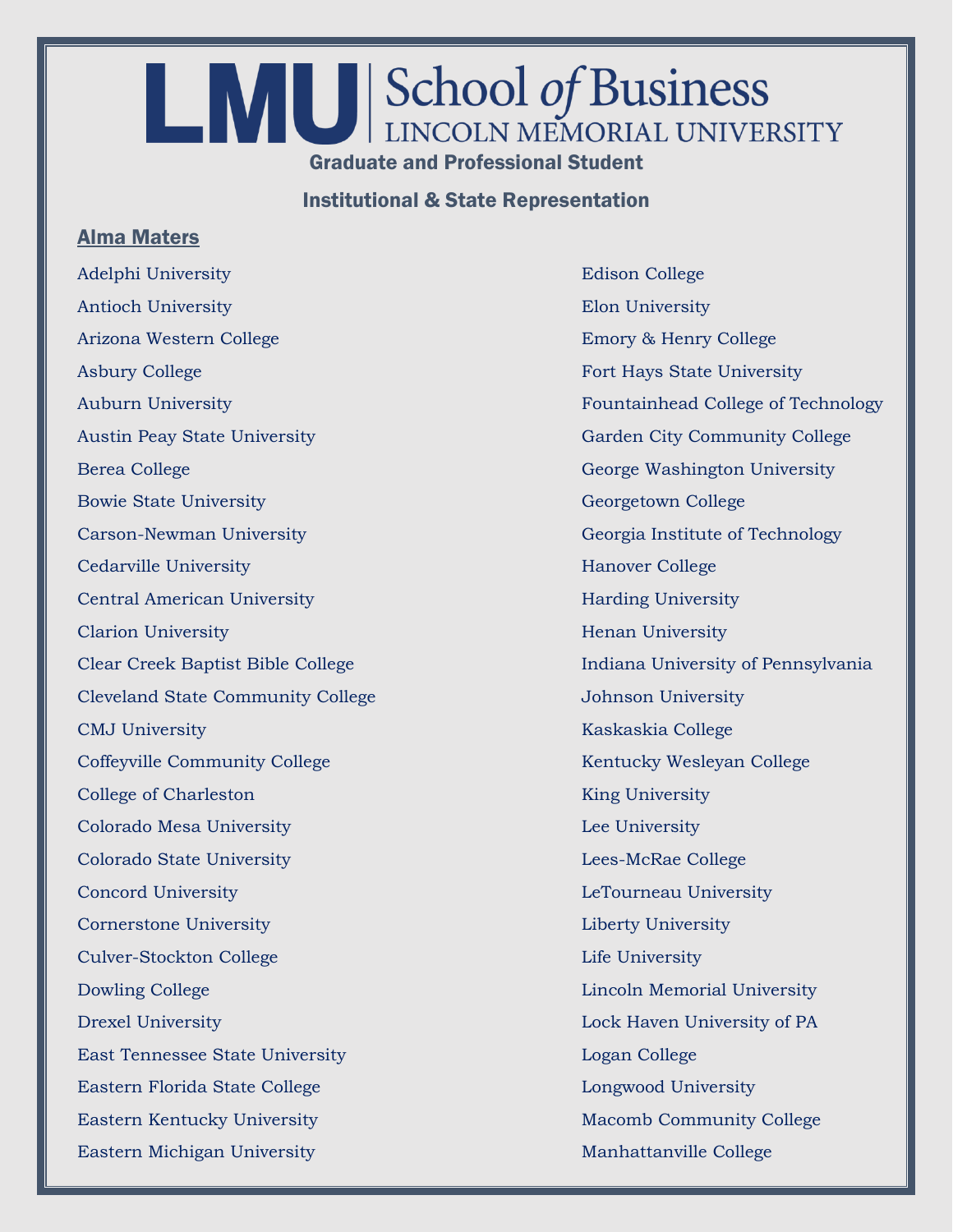Marquette University Tennessee Wesleyan College Maryville College Texas A&M University Mercer University Tusculum College Miami University Oxford Union College Michigan State University Union University Middle Tennessee State University Universita' Cattolica Midway University University at Albany Minnesota State University University of Alabama Mongolia University of the Humanities University of Arizona Monmouth College University of Baghdad Nider University University of British Columbia Normandale Community College University of California - Davis Northeast State Technical Community College University of Cincinnati Northeastern University University of Colorado NOVA Southeastern University University of Ferrara Old Dominion University University of Florida Padjadjaran University **Padjadjaran University** University of Georgia Park University **Park University Park University of Houston** Pellissippi State Community College University of Illinois - Springfield Radford University University of Kentucky Roane State Community College University of Memphis San Jacinto Community College University of Michigan San Jose State University University of Minnesota Santa Fe College University of Missouri - Columbia Santa Fe Community College University of Monaco Shorter University University of North Carolina Slippery Rock University **Example 2018** University of Oklahoma South College University of South Florida Southeast Community College University of Southern Indiana Southern Illinois University University of St. Thomas Southwest Virginia Community College University of Tennessee - Chattanooga Southwestern Illinois College University of Tennessee - Knoxville State College of Florida University of Tennessee - Martin Tennessee Technological University University of Texas